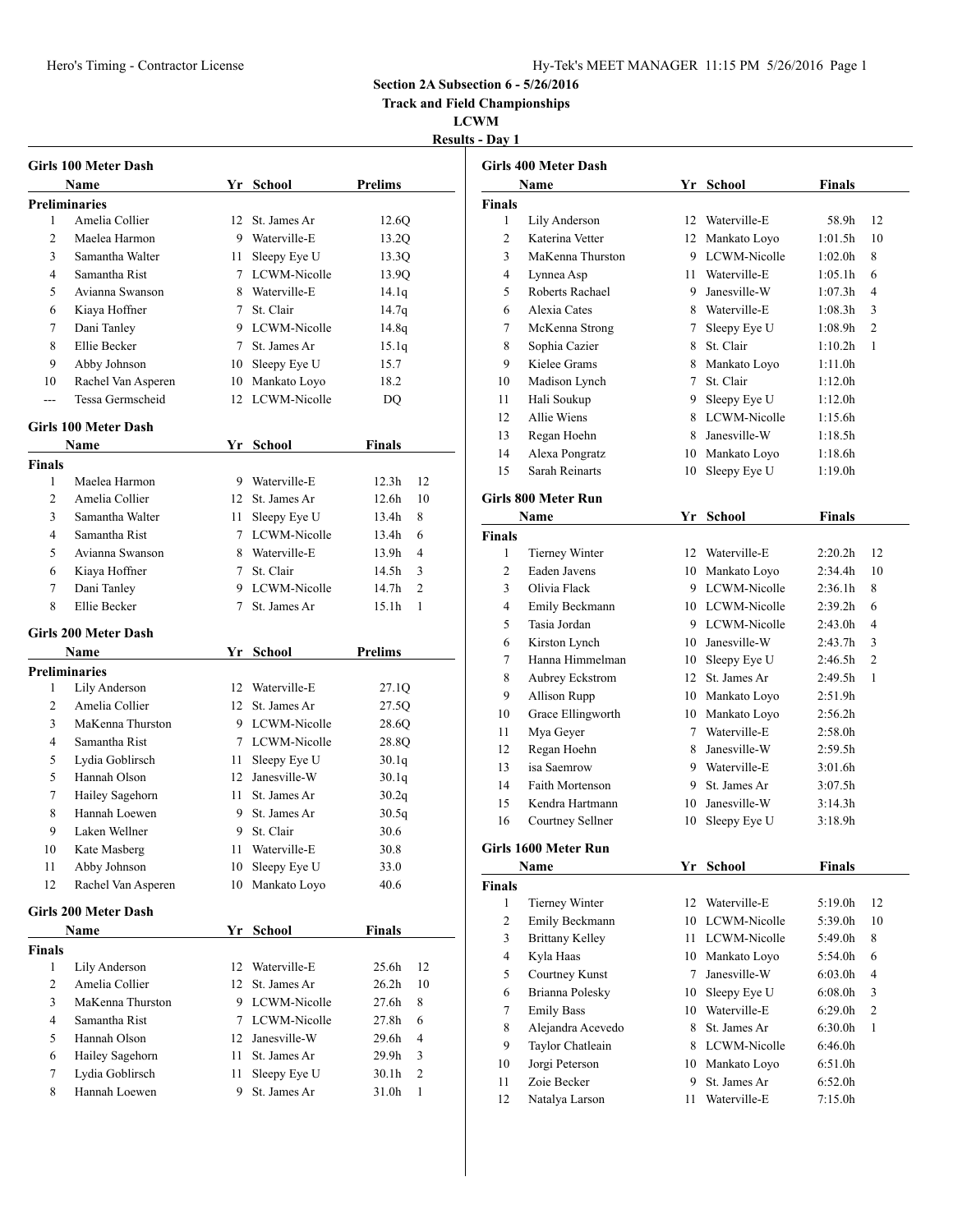**Track and Field Championships**

**LCWM**

**Results - D** 

|                |                                |      |                                  |                      | Kest           |
|----------------|--------------------------------|------|----------------------------------|----------------------|----------------|
|                | Girls 3200 Meter Run           |      |                                  |                      |                |
|                | Name                           |      | Yr School                        | <b>Finals</b>        |                |
| Finals<br>1    | Emma Johnson                   | 7    | Janesville-W                     |                      | 12             |
| $\overline{c}$ | Mackinzee Miest                |      | 10 St. James Ar                  | 12:14.0h<br>12:34.0h | 10             |
|                |                                |      |                                  |                      | 8              |
| 3              | Ellie Nygren                   |      | 8 Mankato Loyo                   | 12:51.0h             |                |
| 4              | Elizabeth Beckmann             |      | 12 LCWM-Nicolle                  | 13:01.0h             | 6              |
| 5              | <b>Brittany Kelley</b>         |      | 11 LCWM-Nicolle                  | 13:01.5h             | 4              |
| 6              | Kira DeMaris                   | 9.   | Sleepy Eye U                     | 13:47.0h             | 3              |
| 7              | Sarah Best                     |      | 9 Waterville-E<br>9 Janesville-W | 14:13.0h             | 2<br>1         |
| 8              | Ashley Johnson                 |      | 9 LCWM-Nicolle                   | 14:13.5h             |                |
| 9              | Hope Winters                   |      |                                  | 15:13.3h             |                |
|                | <b>Girls 100 Meter Hurdles</b> |      |                                  |                      |                |
|                | Name                           |      | Yr School                        | <b>Prelims</b>       |                |
|                | <b>Preliminaries</b>           |      |                                  |                      |                |
| 1              | Hannah Marti                   | 11   | Sleepy Eye U                     | 16.6Q                |                |
| 2              | Michaela Karels                | 10   | St. Clair                        | 16.7Q                |                |
| 3              | Carson Stock                   |      | 9 LCWM-Nicolle                   | 18.6Q                |                |
| 4              | Maddy Saucier                  |      | 10 LCWM-Nicolle                  | 19.4Q                |                |
| 5              | Olivia Drummer                 |      | 10 St. Clair                     | 19.5q                |                |
| 6              | Adrianaa Molitor               |      | 9 Waterville-E                   | 20.2q                |                |
| 7              | Amy Den Herder                 |      | 12 Mankato Loyo                  | 20.3q                |                |
| 8              | Alyssa Compton                 |      | 11 Mankato Loyo                  | 20.5q                |                |
| 9              | Emma Reynolds                  | 11 - | St. James Ar                     | 20.8                 |                |
| 10             | Jessi Johnson                  |      | 9 LCWM-Nicolle                   | 21.1                 |                |
| 10             | Emma Currans                   | 7    | Sleepy Eye U                     | 21.1                 |                |
| 12             | <b>Brielle Cords</b>           |      | 10 Janesville-W                  | 21.2                 |                |
| 13             | Chantel Weber                  |      | 9 Mankato Loyo                   | 21.6                 |                |
| 13             | Kelsey Kuball                  | 8    | Waterville-E                     | 21.6                 |                |
| 13             | Katelyn Gleason                | 9.   | Waterville-E                     | 21.6                 |                |
|                | <b>Girls 100 Meter Hurdles</b> |      |                                  |                      |                |
|                | <b>Name</b>                    | Yr   | <b>School</b>                    | Finals               |                |
| <b>Finals</b>  |                                |      |                                  |                      |                |
| 1              | Hannah Marti                   | 11 - | Sleepy Eye U                     | 16.7h                | 12             |
| 2              | Michaela Karels                | 10   | St. Clair                        | 17.0h                | 10             |
| 3              | Maddy Saucier                  |      | 10 LCWM-Nicolle                  | 18.5h                | 8              |
| 4              | Olivia Drummer                 |      | 10 St. Clair                     | 18.7h                | 6              |
| 5              | Carson Stock                   | 9    | LCWM-Nicolle                     | 18.8h                | 4              |
| 6              | Adrianaa Molitor               | 9    | Waterville-E                     | 19.5h                | 3              |
| 7              | Amy Den Herder                 | 12   | Mankato Loyo                     | 20.1h                | $\overline{c}$ |
| 8              | Alyssa Compton                 | 11   | Mankato Loyo                     | 20.7h                | 1              |
|                | <b>Girls 300 Meter Hurdles</b> |      |                                  |                      |                |
|                | Name                           | Yr   | School                           | <b>Finals</b>        |                |
| <b>Finals</b>  |                                |      |                                  |                      |                |
|                | Hannah Marti                   | 11   | Sleepy Eye U                     | 47.9h                | 12             |
| 1              |                                |      | Waterville-E                     | 53.4h                | 10             |
| 2              | Adrianaa Molitor               | 9    |                                  |                      |                |
| 3              | Olivia Drummer                 | 10   | St. Clair                        | 54.7h                | 8              |
| 4              | <b>Brielle Cords</b>           | 10   | Janesville-W                     | 54.7h                | 6              |
| 5              | Becca Grenz                    |      | 10 LCWM-Nicolle                  | 57.3h                | 4              |
| 6              | Alyssa Compton                 | 11   | Mankato Loyo                     | 57.3h                | 3              |

| - Day 1       |                         |    |                 |               |                |
|---------------|-------------------------|----|-----------------|---------------|----------------|
| 8             | Maddy Saucier           |    | 10 LCWM-Nicolle | 1:01.7h       | 1              |
| 9             | Amy Den Herder          | 12 | Mankato Loyo    | 1:02.8h       |                |
| 10            | Kayla Schroepfer        | 7  | Sleepy Eye U    | 1:05.2h       |                |
|               | Girls 4x100 Meter Relay |    |                 |               |                |
|               | Team                    |    | Relay           | <b>Finals</b> |                |
| <b>Finals</b> |                         |    |                 |               |                |
| 1             | Waterville-E            |    |                 | 51.6h         | 12             |
| 2             | Sleepy Eye Unified*     |    |                 | 53.0h         | 10             |
| 3             | LCWM-Nicollet*          |    |                 | 53.0h         | 8              |
| 4             | St. James Area*         |    |                 | 55.8h         | 6              |
| 5             | St. Clair               |    |                 | 55.8h         | 4              |
| 6             | Mankato Loyo            |    |                 | 57.7          | 3              |
|               | Girls 4x200 Meter Relay |    |                 |               |                |
|               | Team                    |    | Relay           | Finals        |                |
| Finals        |                         |    |                 |               |                |
| 1             | Sleepy Eye Unified*     |    |                 | 1:49.3h       | 12             |
| 2             | Waterville-E            |    |                 | 1:53.2h       | 10             |
| 3             | LCWM-Nicollet*          |    |                 | 1:55.0h       | 8              |
| 4             | St. James Area*         |    |                 | 1:59.0h       | 6              |
| 5             | Janesville-W            |    |                 | 2:01.1h       | 4              |
| 6             | St. Clair               |    |                 | 2:03.0h       | 3              |
|               | Girls 4x400 Meter Relay |    |                 |               |                |
|               | Team                    |    | Relay           | Finals        |                |
| <b>Finals</b> |                         |    |                 |               |                |
| 1             | Mankato Loyo            |    |                 | 4:18.4h       | 12             |
| 2             | LCWM-Nicollet*          |    |                 | 4:19.4h       | 10             |
| 3             | Sleepy Eye Unified*     |    |                 | 4:32.8h       | 8              |
| 4             | Waterville-E            |    |                 | 4:41.3h       | 6              |
| 5             | Janesville-W            |    |                 | 4:42.5h       | 4              |
|               | Girls 4x800 Meter Relay |    |                 |               |                |
|               | Team                    |    | Relay           | <b>Finals</b> |                |
| Finals        |                         |    |                 |               |                |
| 1             | Mankato Loyo            |    |                 | 10:23.0h      | 12             |
| 2             | Janesville-W            |    |                 | 10:37.0h      | 10             |
| 3             | Waterville-E            |    |                 | 10:52.0h      | 8              |
| 4             | LCWM-Nicollet*          |    |                 | 11:06.0       | 6              |
| 5             | St. James Area*         |    |                 | 11:17.0h      | 4              |
| 6             | Sleepy Eye Unified*     |    |                 | 12:02.0h      | 3              |
|               | <b>Girls High Jump</b>  |    |                 |               |                |
|               | Name                    |    | Yr School       | Finals        |                |
| Finals<br>1   | <b>Allison Brandts</b>  | 12 | St. James Ar    | 4-10.00       | 12             |
|               |                         |    |                 |               |                |
| 2             | MacKenzie Kruse         | 9  | St. Clair       | 4-10.00       | 10             |
| 3             | Ashley Frederickson     | 11 | St. James Ar    | 4-08.00       | 8              |
| 4             | Megan Mettler           | 10 | Mankato Loyo    | 4-10.00       | 6              |
| 5             | Cassidy Hacker          | 11 | Sleepy Eye U    | 4-08.00       | 4              |
| 6             | Jenny Lax               | 11 | Sleepy Eye U    | 4-06.00       | 3              |
| 7             | Sophia Cazier           | 8  | St. Clair       | 4-06.00       | $\overline{c}$ |
| 8             | Hannah Olson            | 12 | Janesville-W    | 4-06.00       | 1              |
| 9             | Avianna Swanson         | 8  | Waterville-E    | 4-04.00       |                |
| 10            | Jessi Johnson           | 9  | LCWM-Nicolle    | 4-02.00       |                |
|               |                         |    |                 |               |                |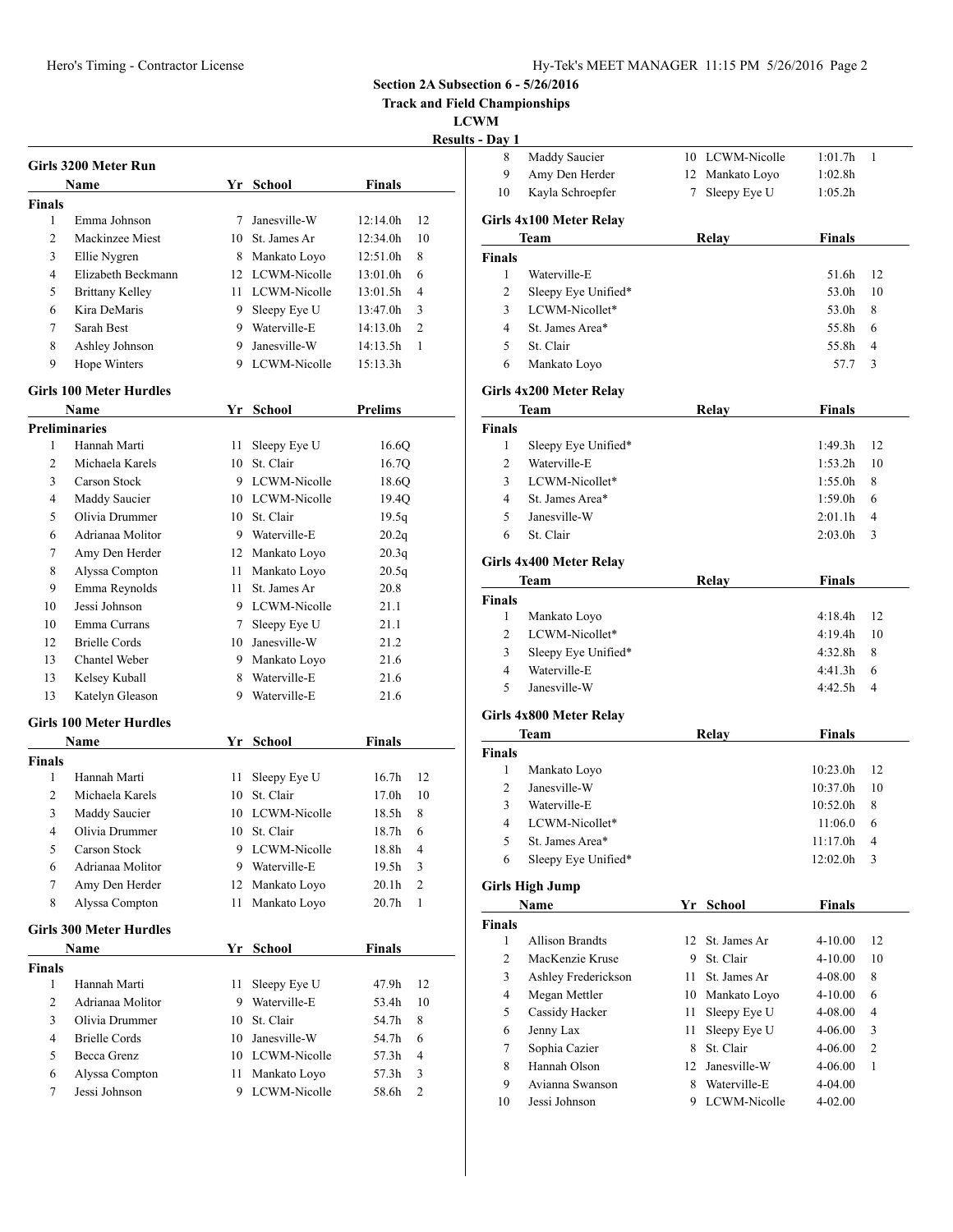# Hy-Tek's MEET MANAGER 11:15 PM 5/26/2016 Page 3

### **Section 2A Subsection 6 - 5/26/2016**

**Track and Field Championships**

**LCWM**

|                |                           |        |                 |               | <b>Results - Day 1</b> |
|----------------|---------------------------|--------|-----------------|---------------|------------------------|
|                | Finals  (Girls High Jump) |        |                 |               |                        |
|                | Name                      |        | Yr School       | <b>Finals</b> | <b>Girls</b> S         |
| 11             | Brenna Hansen             | 7      | St. Clair       | 4-02.00       |                        |
| 12             | Kate Masberg              | 11     | Waterville-E    | 4-02.00       | <b>Finals</b>          |
| $\frac{1}{2}$  | Tayler Johnson            |        | 8 LCWM-Nicolle  | NH            |                        |
| ---            | Chantel Weber             |        | 9 Mankato Loyo  | NH            |                        |
| ---            | Maddy Saucier             |        | 10 LCWM-Nicolle | NH            |                        |
| ---            | Alexia Cates              | 8      | Waterville-E    | NΗ            |                        |
| ---            | Kira DeMaris              | 9      | Sleepy Eye U    | NH            |                        |
|                | <b>Girls Pole Vault</b>   |        |                 |               |                        |
|                | Name                      |        | Yr School       | Finals        |                        |
| <b>Finals</b>  |                           |        |                 |               |                        |
| 1              | Samamtha Petry            | 11     | Waterville-E    | 10-06.00      | 12                     |
| 2              | Kendra Kaupa              | 12     | LCWM-Nicolle    | 8-06.00       | 10                     |
| 3              | Becca Grenz               |        | 10 LCWM-Nicolle | 8-00.00       | 7                      |
| 3              | <b>Toryn Richards</b>     | 7      | Waterville-E    | 8-00.00       | 7                      |
| 5              | Emily Beckmann            |        | 10 LCWM-Nicolle | 7-06.00       | $\overline{4}$         |
| 6              | Emma Johnson              | 7      | Janesville-W    | $6 - 00.00$   | 3                      |
| $\overline{a}$ | Brenna Hansen             | 7      | St. Clair       | NH            |                        |
|                | <b>Girls Long Jump</b>    |        |                 |               |                        |
|                | <b>Name</b>               |        | Yr School       | <b>Finals</b> |                        |
| <b>Finals</b>  |                           |        |                 |               |                        |
| $\mathbf{1}$   | Kendra Kaupa              |        | 12 LCWM-Nicolle | 15-10.00      | Girls D<br>12          |
| $\overline{2}$ | Becca Grenz               |        | 10 LCWM-Nicolle | 15-02.00      | 10                     |
| 3              | Cassidy Hacker            | 11     | Sleepy Eye U    | 15-00.00      | <b>Finals</b><br>8     |
| 4              | <b>Faith Garbers</b>      |        | 10 LCWM-Nicolle | 14-10.50      | 6                      |
| 5              | Gabrielle Hagen           | 12     | Janesville-W    | 14-03.50      | 4                      |
| 6              | Elizabeth Asendorf        | 11     | St. James Ar    | 14-02.50      | 3                      |
| 7              | Hattie Peach              | 11     | Waterville-E    | 14-02.00      | 2                      |
| 8              | Kiaya Hoffner             | 7      | St. Clair       | 13-09.00      | 1                      |
| 9              | Hanna Himmelman           | 10     | Sleepy Eye U    | 12-09.50      |                        |
| 10             | Madison Lynch             | $\tau$ | St. Clair       | 12-03.00      |                        |
| 11             | Alexa Pongratz            | 10     | Mankato Loyo    | $11 - 10.00$  |                        |
| 12             | Akalie Molitor            | 8      | Waterville-E    | 11-04.00      |                        |
| $-$            | Allison Rupp              | 10     | Mankato Loyo    | ND            |                        |
|                | <b>Girls Triple Jump</b>  |        |                 |               |                        |
|                | Name                      |        | Yr School       | <b>Finals</b> |                        |
| <b>Finals</b>  |                           |        |                 |               |                        |
| 1              | Michaela Karels           | 10     | St. Clair       | 32-03.50      | 12                     |
| 2              | Avianna Swanson           | 8      | Waterville-E    | 32-02.00      | 10                     |
| 3              | <b>Carson Stock</b>       | 9      | LCWM-Nicolle    | 32-01.75      | 8                      |
| 4              | Lydia Goblirsch           | 11     | Sleepy Eye U    | 30-06.00      | 6                      |
| 5              | Sophia Cazier             | 8      | St. Clair       | 30-04.00      | 4                      |
| 6              | Hattie Peach              | 11     | Waterville-E    | 30-01.00      | <b>Boys 1</b><br>3     |
| $\tau$         | Gabrielle Hagen           | 12     | Janesville-W    | 29-11.00      | 2                      |
| 8              | Jessi Johnson             | 9      | LCWM-Nicolle    | 28-01.50      | Prelimi<br>1           |
| 9              | Ruby Hoffman              | 8      | LCWM-Nicolle    | 27-00.50      |                        |
| 10             | Hali Soukup               | 9      | Sleepy Eye U    | 27-00.00      |                        |
| 11             | Allison Rupp              | 10     | Mankato Loyo    | 26-07.50      |                        |
| 12             | Emily Olson               | 7      | Janesville-W    | 26-05.00      |                        |
| 13             | <b>Brielle Cords</b>      | 10     | Janesville-W    | 26-03.75      |                        |
| 14             | Brenna Hansen             | 7      | St. Clair       | 25-11.75      |                        |
|                |                           |        |                 |               |                        |

|               | Abby Johnson               | 10 | Sleepy Eye U    | ND             |                |
|---------------|----------------------------|----|-----------------|----------------|----------------|
|               | <b>Girls Shot Put</b>      |    |                 |                |                |
|               | Name                       |    | Yr School       | Finals         |                |
| Finals        |                            |    |                 |                |                |
| 1             | Alayna Theissen            |    | 12 LCWM-Nicolle | 38-10.00       | 12             |
| 2             | Megan Mettler              |    | 10 Mankato Loyo | 34-11.00       | 10             |
| 3             | Madison Carlson            |    | 12 St. James Ar | 34-02.00       | 8              |
| 4             | Olivia Drummer             |    | 10 St. Clair    | 33-02.50       | 6              |
| 5             | Desirae Mortenson          |    | 11 St. James Ar | 32-11.50       | 4              |
| 6             | Mckenzie Cselovski         |    | 10 Sleepy Eye U | 30-11.50       | 3              |
| 7             | Morgan Ward                |    | 12 St. Clair    | 29-00.00       | 2              |
| 8             | Haley Androli              | 11 | Waterville-E    | 28-03.00       | 1              |
| 9             | Kate Masberg               | 11 | Waterville-E    | 27-01.50       |                |
| 10            | Amy Den Herder             |    | 12 Mankato Loyo | 26-05.00       |                |
| 11            | Alexandro Trapero          |    | 12 St. James Ar | 25-03.50       |                |
| 12            | Kelsey Kuball              |    | 8 Waterville-E  | 24-11.50       |                |
| 13            | <b>Lilly Snow</b>          |    | 10 LCWM-Nicolle | 24-11.00       |                |
| 14            | Mer Puoch                  |    | 8 LCWM-Nicolle  | 24-06.00       |                |
| 14            | Amber ODonnell             | 8  | St. Clair       | 24-06.00       |                |
| 16            | Emilee Benson              | 9. | Janesville-W    | 24-03.50       |                |
| 17            | Chantel Weber              | 9  | Mankato Loyo    | 22-08.00       |                |
| 18            | Kendra Hartmann            | 10 | Janesville-W    | 16-09.50       |                |
|               |                            |    |                 |                |                |
|               | <b>Girls Discus Throw</b>  |    |                 |                |                |
|               | Name                       |    | Yr School       | <b>Finals</b>  |                |
| <b>Finals</b> |                            |    |                 |                |                |
| 1             | Alayna Theissen            |    | 12 LCWM-Nicolle | 118-08         | 12             |
| 2             | Madison Carlson            |    | 12 St. James Ar | 112-07         | 10             |
| 3             | Megan Mettler              |    | 10 Mankato Loyo | 98-04          | 8              |
| 4             | Morgan Ward                |    | 12 St. Clair    | 97-03          | 6              |
| 5             | Kelsey Kuball              |    | 8 Waterville-E  | 93-07          | 4              |
| 6             | Michaela Karels            |    | 10 St. Clair    | 88-00          | 3              |
| 7             | Alexandro Trapero          |    | 12 St. James Ar | 85-11          | $\overline{2}$ |
| 8             | Haley Androli              | 11 | Waterville-E    | 82-03          | 1              |
| 9             | Mckenzie Cselovski         |    | 10 Sleepy Eye U | 74-10          |                |
| 10            | Chantel Weber              |    | 9 Mankato Loyo  | 71-08          |                |
| 11            | Gabrielle Hagen            |    | 12 Janesville-W | 71-07          |                |
| 12            | <b>Lilly Snow</b>          |    | 10 LCWM-Nicolle | 66-11          |                |
| 13            | Madie Michael              | 10 | Waterville-E    | 65-11          |                |
| 14            | Amy Den Herder             | 12 | Mankato Loyo    | 61-05          |                |
| 15            | Allison Bergemann          | 9  | LCWM-Nicolle    | 58-05          |                |
| 16            | Emilee Benson              | 9. | Janesville-W    | 57-02          |                |
| 17            | Kendra Hartmann            | 10 | Janesville-W    | 48-06          |                |
| $---$         | Desirae Mortenson          | 11 | St. James Ar    | ND             |                |
|               | <b>Boys 100 Meter Dash</b> |    |                 |                |                |
|               | Name                       |    | Yr School       | <b>Prelims</b> |                |
|               | <b>Preliminaries</b>       |    |                 |                |                |
| 1             | <b>Brady Halvorson</b>     |    | 12 St. James Ar | 11.1Q          |                |
| 2             | Andy Sharpless             |    | 12 Mankato Loyo | 11.3Q          |                |
| 3             | Josh Janike                | 11 | Janesville-W    | 11.8Q          |                |
| 4             | Chris Johnson              |    | 12 St. James Ar | 12.1Q          |                |
| 4             | Paul Lang                  |    | 12 St. Clair    | 12.1Q          |                |
|               |                            |    |                 |                |                |
| 6             | Taylor Glende              | 10 | Waterville-E    | 12.2Q          |                |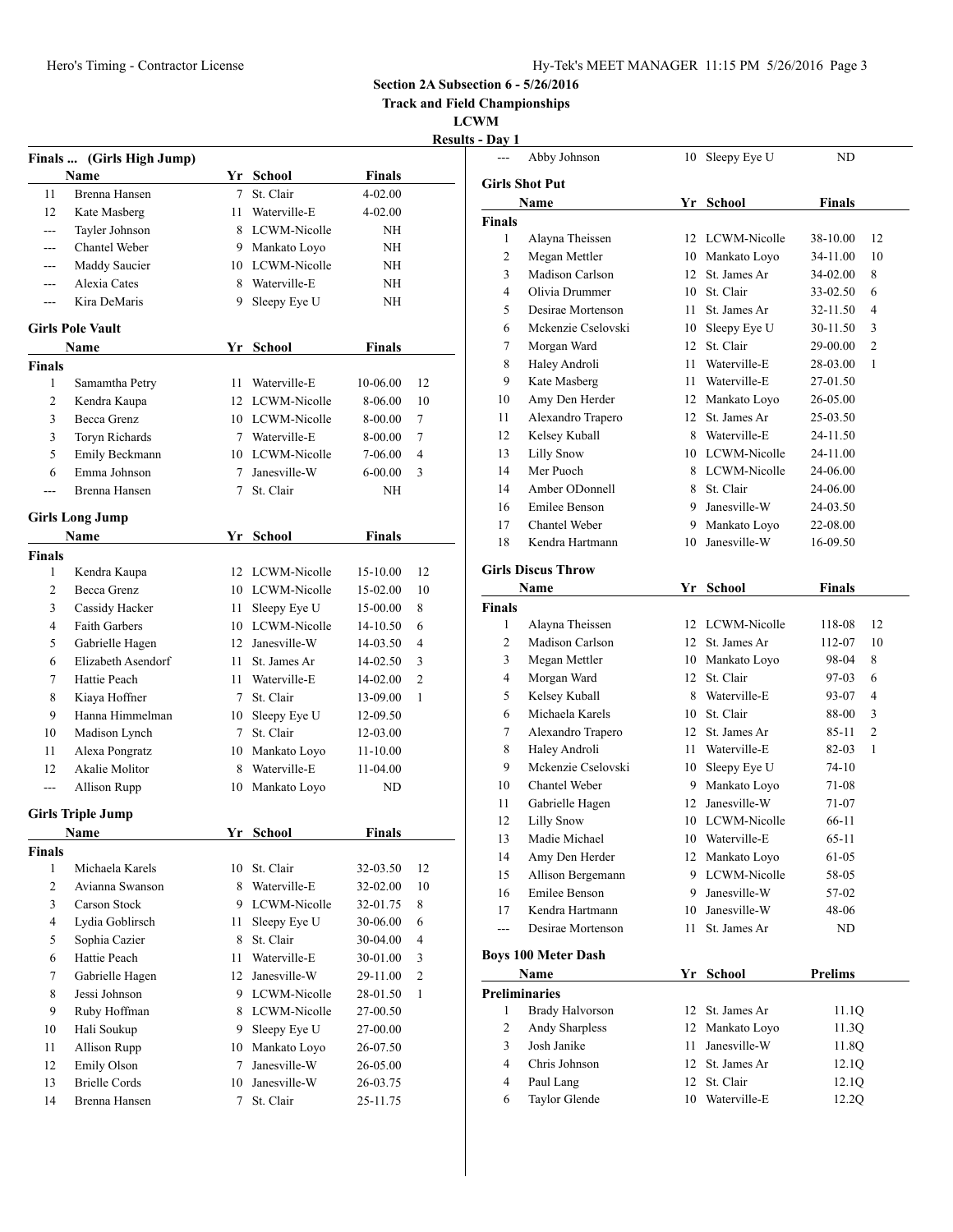**Track and Field Championships**

**LCWM Results - Day 1**

|               | Preliminaries  (Boys 100 Meter Dash) |      |                 |                         |
|---------------|--------------------------------------|------|-----------------|-------------------------|
|               | <b>Name</b>                          |      | Yr School       | <b>Prelims</b>          |
| 7             | Carter Bock                          | 11   | LCWM-Nicolle    | 12.4q                   |
| 8             | Tyler Tegmeier                       |      | 12 Waterville-E | 12.7 <sub>q</sub>       |
| 9             | Luke Miller                          |      | 10 Sleepy Eye U | 12.7                    |
| 10            | Aiden Begnaud                        |      | 10 LCWM-Nicolle | 12.8                    |
| 10            | Jacob Winch                          |      | 12 St. Clair    | 12.8                    |
| 12            | Joey Zalusky                         |      | 11 Mankato Loyo | 12.9                    |
| 13            | Andrew Kiecker                       | 11 - | Sleepy Eye U    | 13.2                    |
| 14            | Logan Bock                           |      | 9 LCWM-Nicolle  | 13.5                    |
| 15            | Michael Thompson                     | 12   | St. Clair       | 13.6                    |
| 16            | Colin Hillmer                        | 10   | Sleepy Eye U    | 14.1                    |
|               | <b>Boys 100 Meter Dash</b>           |      |                 |                         |
|               | Name                                 |      | Yr School       | <b>Finals</b>           |
| <b>Finals</b> |                                      |      |                 |                         |
| 1             | <b>Brady Halvorson</b>               |      | 12 St. James Ar | 11.1h<br>12             |
| 2             | Andy Sharpless                       |      | 12 Mankato Loyo | 11.3h<br>10             |
| 3             | Taylor Glende                        |      | 10 Waterville-E | 11.9h<br>8              |
| 4             | Josh Janike                          | 11   | Janesville-W    | 11.9h<br>6              |
| 5             | Paul Lang                            |      | 12 St. Clair    | 4<br>12.0 <sub>h</sub>  |
| 6             | Chris Johnson                        |      | 12 St. James Ar | 12.1h<br>3              |
| 7             | Carter Bock                          | 11   | LCWM-Nicolle    | 2<br>12.3 <sub>h</sub>  |
| 8             | Tyler Tegmeier                       | 12   | Waterville-E    | 12.8h<br>$\mathbf{1}$   |
|               | <b>Boys 200 Meter Dash</b>           |      |                 |                         |
|               | <b>Name</b>                          |      | Yr School       | <b>Prelims</b>          |
|               | <b>Preliminaries</b>                 |      |                 |                         |
| 1             | Christopher Byrne                    |      | 10 Waterville-E | 23.9Q                   |
| 2             | Ben Beedle                           |      | 10 Waterville-E | 24.8Q                   |
| 3             | Noah Schruin                         | 9.   | St. Clair       | 25.1Q                   |
| 4             | Evan Bergemann                       |      | 10 LCWM-Nicolle | 25.2Q                   |
| 5             | Freddy Carreon                       | 8    | St. James Ar    | 25.4q                   |
| 6             | Aiden Begnaud                        |      | 10 LCWM-Nicolle | 25.9q                   |
| 7             | Zach Schumacher                      |      | 10 Sleepy Eye U | 26.0q                   |
| 8             | Justin Urban                         |      | 9 LCWM-Nicolle  | 26.7q                   |
| 9             | Luke Miller                          |      | 10 Sleepy Eye U | 26.8                    |
| 10            | Matthew Beussman                     | 8    | Sleepy Eye U    | 26.9                    |
| 11            | Cole Heinbaugh                       | 12   | St. Clair       | 28.1                    |
| 12            | Austin Roemhildt                     |      | 10 Waterville-E | 28.3                    |
| 13            | Rehm. William                        | 9    | St. James Ar    | 29.1                    |
|               | <b>Boys 200 Meter Dash</b>           |      |                 |                         |
|               | Name                                 |      | Yr School       | <b>Finals</b>           |
| <b>Finals</b> |                                      |      |                 |                         |
| 1             | Christopher Byrne                    |      | 10 Waterville-E | 12<br>23.5 <sub>h</sub> |
| 2             | <b>Ben Beedle</b>                    | 10   | Waterville-E    | 24.2h<br>10             |
| 3             | Evan Bergemann                       |      | 10 LCWM-Nicolle | 24.3h<br>8              |
| 4             | Noah Schruin                         | 9.   | St. Clair       | 24.8h<br>6              |
| 5             | Freddy Carreon                       | 8    | St. James Ar    | 4<br>24.9h              |
| 6             | Aiden Begnaud                        | 10   | LCWM-Nicolle    | 3<br>25.3 <sub>h</sub>  |
| 7             | Zach Schumacher                      | 10   | Sleepy Eye U    | 2<br>25.6h              |
|               |                                      |      |                 |                         |

|               | <b>Boys 400 Meter Dash</b> |             |                 |               |    |
|---------------|----------------------------|-------------|-----------------|---------------|----|
|               | Name                       |             | Yr School       | <b>Finals</b> |    |
| <b>Finals</b> |                            |             |                 |               |    |
| 1             | Ryan Eustice               |             | 12 Janesville-W | 53.5h         | 12 |
| 2             | <b>Riley Clark</b>         |             | 10 Janesville-W | 54.2h         | 10 |
| 3             | Jim St. Peter              | 11          | Sleepy Eye U    | 56.5h         | 8  |
| 4             | Christopher Byrne          |             | 10 Waterville-E | 56.6h         | 6  |
| 5             | Noah Schruin               | 9           | St. Clair       | 57.6h         | 4  |
| 6             | Jerrett Peterson           |             | 8 Mankato Loyo  | 58.4h         | 3  |
| 7             | Brenden Hoosline           |             | 12 LCWM-Nicolle | 1:00.2h       | 2  |
| 8             | Levi Wolter                |             | 9 Waterville-E  | 1:02.3h       | 1  |
| 9             | Mason Arndt                |             | 12 St. Clair    | 1:02.4h       |    |
| 10            | Jarod Pavek                |             | 9 Waterville-E  | 1:04.0h       |    |
| 11            | Logan Sullivan             | 8           | LCWM-Nicolle    | 1:05.5h       |    |
|               | <b>Boys 800 Meter Run</b>  |             |                 |               |    |
|               | Name                       | Yr          | School          | Finals        |    |
| <b>Finals</b> |                            |             |                 |               |    |
| 1             | Seth Hartman               | 11          | LCWM-Nicolle    | 2:11.1h       | 12 |
| 2             | Jayden Johnson             |             | 9 LCWM-Nicolle  | 2:15.9h       | 10 |
| 3             | Marco Geyer                |             | 9 Waterville-E  | 2:16.6h       | 8  |
| 4             | Ricardo Vite               |             | 10 St. James Ar | 2:18.8h       | 6  |
| 5             | Michael Nett               |             | 9 St. James Ar  | 2:19.0h       | 4  |
| 6             | Payton Remiger             |             | 10 Mankato Loyo | 2:21.7h       | 3  |
| 7             | Lucas Kruse                | 8           | St. Clair       | 2:22.4h       | 2  |
| 8             | John Lynch                 | $7^{\circ}$ | St. Clair       | 2:25.5h       | 1  |
| 9             | Jackson Galler             | 11          | Waterville-E    | 2:32.6h       |    |
| 10            | Jackson Miest              |             | 8 St. James Ar  | 2:33.3h       |    |
| 11            | Matthew VanRavenhorst      |             | 10 Janesville-W | 2:46.5h       |    |
| 12            | Matthew Schendel           |             | 10 Janesville-W | 2:50.2h       |    |
| 13            | Zach Scheurer              | 9           | Waterville-E    | 2:52.0h       |    |
|               |                            |             |                 |               |    |
|               | <b>Boys 1600 Meter Run</b> |             |                 |               |    |
|               | Name                       | Yr          | School          | <b>Finals</b> |    |
| <b>Finals</b> |                            |             |                 |               |    |
| 1             | John Roth                  |             | 12 LCWM-Nicolle | 4:48.0h       | 12 |
| 2             | Seth Hartman               | 11          | LCWM-Nicolle    | 4:51.0h       | 10 |
| 3             | Leo Tellez                 | 10          | St. James Ar    | 4:53.0h       | 8  |
| 4             | Troy Parulski              | 8           | St. James Ar    | 4:54.0h       | 6  |
| 5             | Coleton Giefer             | 11          | Mankato Loyo    | 5:05.0h       | 4  |
| 6             | Jon Mans                   | 8           | LCWM-Nicolle    | 5:07.0h       | 3  |
| 7             | Nelson Cuellar             | 11          | St. James Ar    | 5:07.0h       | 2  |
| 8             | Mitch Johnstone            | 8           | Mankato Loyo    | 5:08.0h       | 1  |
| 9             | Chase Baker                | 8           | St. Clair       | 5:09.0h       |    |
| 10            | Isaac Johnson              | 8           | Sleepy Eye U    | 5:41.0h       |    |
| 11            | Matthew VanHoudt           | 8           | Waterville-E    | 5:46.0h       |    |
| 12            | Cole Kokoschke             | 8           | Waterville-E    | 5:51.0h       |    |
| 13            | Joseph Rule                | 7           | St. Clair       | 5:53.0h       |    |
|               | <b>Boys 3200 Meter Run</b> |             |                 |               |    |
|               | Name                       |             | Yr School       | <b>Finals</b> |    |
| Finals        |                            |             |                 |               |    |
| 1             | John Roth                  | 12          | LCWM-Nicolle    | 10:14.3h      | 12 |
| 2             | Kaden Cameron              | 10          | Janesville-W    | 10:18.0h      | 10 |
|               |                            |             |                 |               |    |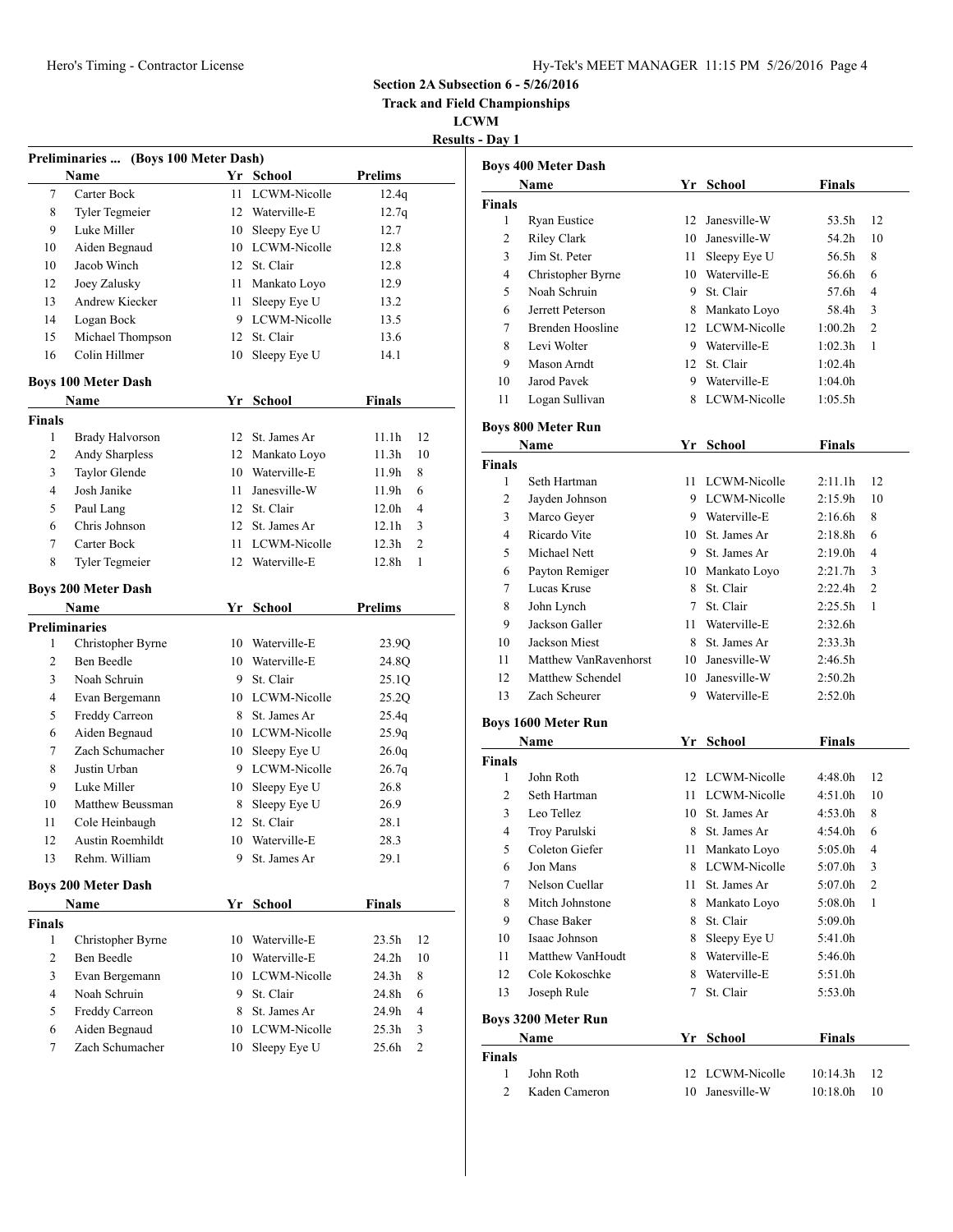**Track and Field Championships**

**LCWM**

**Results - Day 1**

|               |                               |     |                 |                | rest           |
|---------------|-------------------------------|-----|-----------------|----------------|----------------|
| Finals …      | (Boys 3200 Meter Run)         |     |                 |                |                |
|               | Name                          |     | Yr School       | <b>Finals</b>  |                |
| 3             | Lukas Pierson                 | 10  | St. James Ar    | 10:27.7h       | 8              |
| 4             | <b>Brett Omtvedt</b>          |     | 8 Mankato Loyo  | 10:30.2h       | 6              |
| 5             | Landon Javens                 |     | 10 Mankato Loyo | 10:31.6h       | 4              |
| 6             | Micah Rentschler              |     | 9 Mankato Loyo  | 11:05.0h       | 3              |
| 7             | Kalen Magers                  |     | 12 LCWM-Nicolle | 11:10.9h       | $\overline{c}$ |
| 8             | Alex Knickrehm                | 9   | St. James Ar    | 11:15.0h       | 1              |
| 9             | <b>Isaac Nelson</b>           | 10  | Sleepy Eye U    | 11:18.8h       |                |
| 10            | Seth Pierson                  | 8   | St. James Ar    | 12:03.0h       |                |
| 11            | Lewis Becker                  |     | 10 Waterville-E | 12:13.6h       |                |
| 12            | Josh Kruger                   |     | 10 LCWM-Nicolle | 12:21.2h       |                |
| 13            | Isaac Johnson                 | 8   | Sleepy Eye U    | 13:00.8h       |                |
|               | <b>Boys 110 Meter Hurdles</b> |     |                 |                |                |
|               | Name                          |     | Yr School       | <b>Prelims</b> |                |
|               | <b>Preliminaries</b>          |     |                 |                |                |
| 1             | Alex Guerrero                 |     | 12 Mankato Loyo | 15.7Q          |                |
| 2             | Miguel Gonzalez               |     | 12 St. James Ar | 16.6Q          |                |
| 3             | Logan Stock                   |     | 11 LCWM-Nicolle | 16.7Q          |                |
| 4             | <b>Tuckor Anderson</b>        |     | 12 Janesville-W | 17.1Q          |                |
| 5             | Nick Saucier                  |     | 12 LCWM-Nicolle | 17.4q          |                |
| 6             | Justin Hill                   |     | 12 Waterville-E | 18.0q          |                |
| 7             | <b>Bo Minske</b>              |     | 11 Waterville-E | 18.8q          |                |
| 8             | David Weber                   | 12  | Mankato Loyo    | 19.4q          |                |
| 9             | Juan Luis Herrera             | 8   | St. James Ar    | 20.6           |                |
| 10            | Daniel Schlueter              | 11  | Waterville-E    | 23.0           |                |
|               | <b>Boys 110 Meter Hurdles</b> |     |                 |                |                |
|               | Name                          |     | Yr School       | <b>Finals</b>  |                |
| <b>Finals</b> |                               |     |                 |                |                |
| 1             | Miguel Gonzalez               |     | 12 St. James Ar | 15.5h          | 12             |
| 2             | Alex Guerrero                 |     | 12 Mankato Loyo | 16.6h          | 10             |
| 3             | Logan Stock                   | 11  | LCWM-Nicolle    | 16.9h          | 8              |
| 4             | Tuckor Anderson               |     | 12 Janesville-W | 16.9h          | 6              |
| 5             | Nick Saucier                  |     | 12 LCWM-Nicolle | 17.6h          | 4              |
| 6             | Justin Hill                   |     | 12 Waterville-E | 18.1h          | 3              |
| 7             | <b>Bo Minske</b>              | 11. | Waterville-E    | 18.8h          | $\overline{c}$ |
| 8             | David Weber                   | 12  | Mankato Loyo    | 19.4h          | 1              |
|               | <b>Boys 300 Meter Hurdles</b> |     |                 |                |                |
|               | Name                          | Yr  | School          | Finals         |                |
| Finals        |                               |     |                 |                |                |
| 1             | Miguel Gonzalez               |     | 12 St. James Ar | 41.3h          | 12             |
| $\mathbf{2}$  | Tylar Larson                  |     | 12 St. James Ar | 41.5h          | 10             |
| 3             | Alex Guerrero                 |     | 12 Mankato Loyo | 42.9h          | 8              |
| 4             | Lucas Mortensen               | 11  | St. Clair       | 45.6h          | 6              |
| 5             | David Weber                   |     | 12 Mankato Loyo | 45.8h          | 4              |
| 6             | Tuckor Anderson               | 12  | Janesville-W    | 46.2h          | 3              |
| 7             | Conner Drummer                | 8   | St. Clair       | 47.2h          | 2              |
| 8             | Justin Hill                   |     | 12 Waterville-E | 48.5h          | 1              |
| 9             | Nick Saucier                  |     | 12 LCWM-Nicolle | 49.4h          |                |
| 10            | Harry Orcutt                  | 12  | Mankato Loyo    | 50.7h          |                |
| 11            | Isaac Nelson                  | 10  | Sleepy Eye U    | 52.2h          |                |
| 12            | Bo Minske                     | 11  | Waterville-E    | 52.7h          |                |

| рау 1                   |                               |    |                 |                   |                |
|-------------------------|-------------------------------|----|-----------------|-------------------|----------------|
| 13                      | Jon Mans                      | 8  | LCWM-Nicolle    | 53.7h             |                |
| 14                      | Daniel Schlueter              | 11 | Waterville-E    | 56.1h             |                |
|                         |                               |    |                 |                   |                |
|                         | <b>Boys 4x100 Meter Relay</b> |    |                 |                   |                |
|                         | Team                          |    | Relay           | Finals            |                |
| <b>Finals</b>           |                               |    |                 |                   |                |
| 1                       | St. James Area*               |    |                 | 45.1h             | 12             |
| 2                       | St. Clair                     |    |                 | 45.2 <sub>h</sub> | 10             |
| 3                       | Mankato Loyo                  |    |                 | 46.5h             | 8              |
| 4                       | Janesville-W                  |    |                 | 48.0h             | 6              |
| 5                       | Waterville-E                  |    |                 | 48.1h             | 4              |
| 6                       | Sleepy Eye Unified*           |    |                 | 48.9h             | 3              |
| 7                       | LCWM-Nicollet*                |    |                 | 53.6h             | $\overline{2}$ |
|                         |                               |    |                 |                   |                |
|                         | <b>Boys 4x200 Meter Relay</b> |    |                 |                   |                |
|                         | Team                          |    | <b>Relay</b>    | <b>Finals</b>     |                |
| <b>Finals</b>           |                               |    |                 |                   |                |
| 1                       | St. James Area*               |    |                 | 1:31.9h           | 12             |
| 2                       | St. Clair                     |    |                 | 1:32.5h           | 10             |
| 3                       | Mankato Loyo                  |    |                 | 1:35.6h           | 8              |
| 4                       | Waterville-E                  |    |                 | 1:38.5h           | 6              |
| 5                       | Janesville-W                  |    |                 |                   | 4              |
|                         | LCWM-Nicollet*                |    |                 | 1:40.3h           |                |
| 6                       |                               |    |                 | 1:40.6h           | 3              |
| 7                       | Sleepy Eye Unified*           |    |                 | 1:41.2h           | $\overline{2}$ |
|                         | <b>Boys 4x400 Meter Relay</b> |    |                 |                   |                |
|                         | Team                          |    | Relay           | <b>Finals</b>     |                |
| <b>Finals</b>           |                               |    |                 |                   |                |
| 1                       | St. Clair                     |    |                 | 3:33.1h           | 12             |
| 2                       |                               |    |                 | 3:42.6h           | 10             |
|                         | Mankato Loyo                  |    |                 |                   |                |
| 3                       | LCWM-Nicollet*                |    |                 | 3:46.3h           | 8              |
| 4                       | Janesville-W                  |    |                 | 3:46.4h           | 6              |
| 5                       | St. James Area*               |    |                 | 3:59.1h           | 4              |
| 6                       | Waterville-E                  |    |                 | 4:16.5h           | 3              |
|                         | Boys 4x800 Meter Relay        |    |                 |                   |                |
|                         | Team                          |    | Relay           | <b>Finals</b>     |                |
|                         |                               |    |                 |                   |                |
| <b>Finals</b>           |                               |    |                 |                   |                |
| 1                       | Mankato Loyo                  |    |                 | 8:53.0h           | 12             |
| 2                       | Waterville-E                  |    |                 | 9:16.0h           | 10             |
| 3                       | LCWM-Nicollet*                |    |                 | 9:22.0            | 8              |
| 4                       | St. Clair                     |    |                 | 9:44.0h           | 6              |
| 5                       | Janesville-W                  |    |                 | 10:18.0h          | 4              |
| ---                     | St. James Area*               |    |                 | DQ                |                |
|                         | <b>Boys High Jump</b>         |    |                 |                   |                |
|                         |                               |    |                 |                   |                |
|                         | Name                          | Yr | <b>School</b>   | <b>Finals</b>     |                |
| <b>Finals</b>           |                               |    |                 |                   |                |
| 1                       | <b>Brady Isebrand</b>         | 11 | LCWM-Nicolle    | $6 - 02.00$       | 12             |
| $\overline{c}$          | Logan Stock                   | 11 | LCWM-Nicolle    | $6 - 00.00$       | 10             |
| 3                       | Miguel Gonzalez               | 12 | St. James Ar    | 5-10.00           | 8              |
|                         |                               |    | 10 Waterville-E | 5-06.00           | 6              |
| $\overline{\mathbf{4}}$ | Taylor Glende                 |    |                 |                   |                |
| 5                       | Hunter Westman                | 10 | Mankato Loyo    | 5-06.00           | 4              |
| 6                       | Tyler Tegmeier                | 12 | Waterville-E    | 5-02.00           | $\mathfrak{2}$ |
| 7                       | Josh Janike                   | 11 | Janesville-W    | 5-02.00           | 0.5            |
| $\tau$                  | Cole Benson                   | 11 | Janesville-W    | 5-02.00           | 0.5            |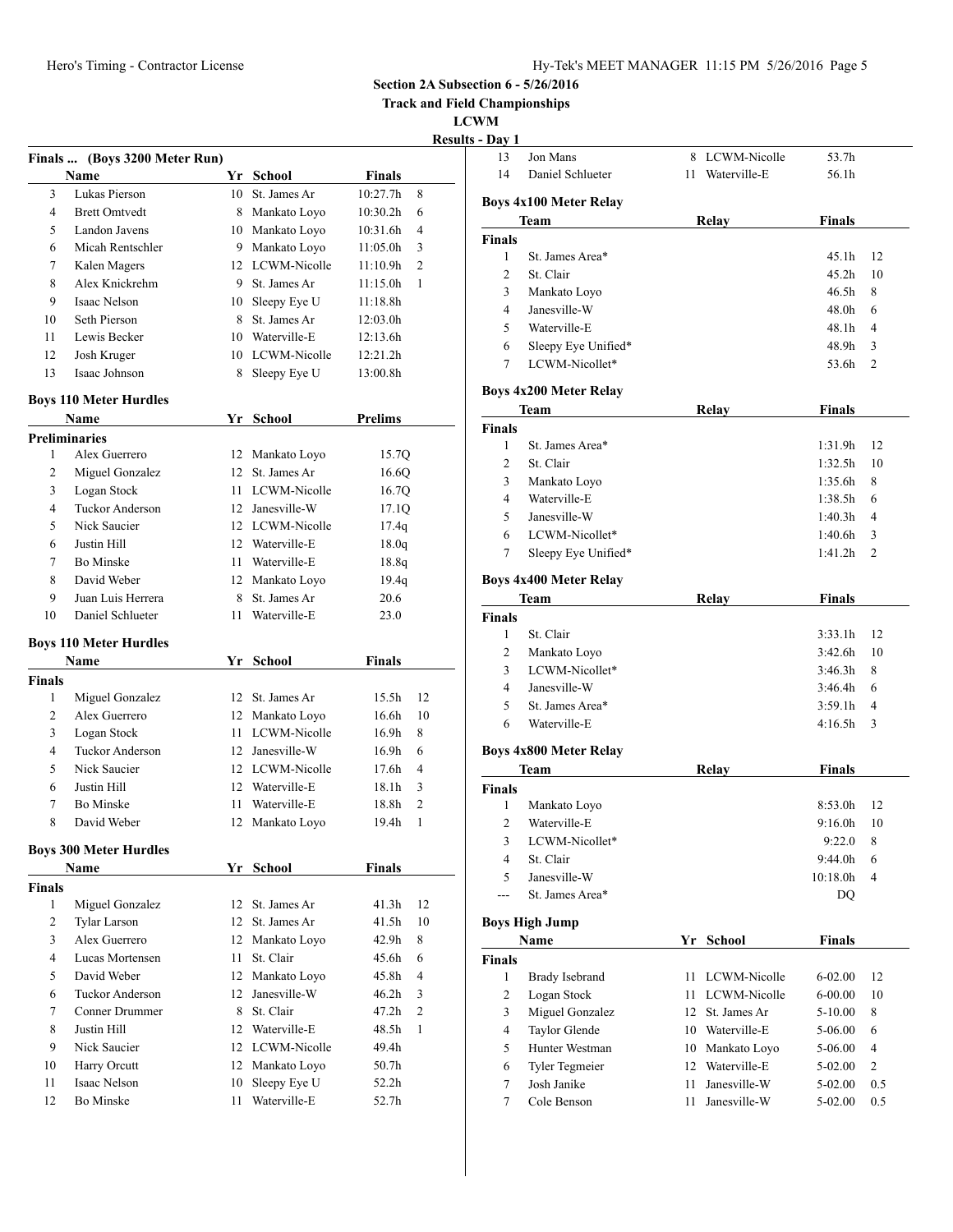**Track and Field Championships**

**LCWM**

### <u>rts - I</u>

|                | Finals  (Boys High Jump)<br>Name |    | Yr School                    | <b>Finals</b> |     |
|----------------|----------------------------------|----|------------------------------|---------------|-----|
| 9              | Zac Olson                        | 11 | Waterville-E                 | 5-02.00       |     |
| ---            | James Sullivan                   | 9  | LCWM-Nicolle                 | NΗ            |     |
| $---$          | John Lynch                       | 7  | St. Clair                    | NΗ            |     |
|                | <b>Boys Pole Vault</b>           |    |                              |               |     |
|                | Name                             |    | Yr School                    | <b>Finals</b> |     |
| <b>Finals</b>  |                                  |    |                              |               |     |
| 1              | Logan Stock                      | 11 | LCWM-Nicolle                 | 13-03.00      | 12  |
| $\overline{c}$ | Nick Saucier                     | 12 | LCWM-Nicolle                 | 11-00.00      | 10  |
| 3              | Justin Hill                      |    | 12 Waterville-E              | 11-00.00      | 8   |
| 4              | Jaden Taylor                     | 8  | Waterville-E                 | 10-06.00      | 6   |
| 5              | <b>Brady Isebrand</b>            | 11 | LCWM-Nicolle                 | 10-06.00      | 4   |
| 6              | Payton Remiger                   |    | 10 Mankato Loyo              | 10-00.00      | 3   |
| 7              | Tuckor Anderson                  | 12 | Janesville-W                 | 9-06.00       | 2   |
| 8              | Chase Baker                      | 8  | St. Clair                    | 8-06.00       | 0.5 |
| 8              | Carter Daly                      | 8  | St. Clair                    | 8-06.00       | 0.5 |
| 10             | Aidan Oldenburg                  | 9. | Janesville-W                 | 8-06.00       |     |
| 11             | Rehm. William                    | 9. | St. James Ar                 | 8-06.00       |     |
| ---            | Logan Marzinske                  | 7  | St. Clair                    | NΗ            |     |
| $---$          | Seth LaFrance                    | 8  | Waterville-E                 | ΝH            |     |
| ---            | Cooper Thomez                    | 8  | Mankato Loyo                 | ΝH            |     |
| ---            | Colin Barnes                     | 9  | Janesville-W                 | NΗ            |     |
|                | <b>Boys Long Jump</b>            |    |                              |               |     |
|                | Name                             |    | Yr School                    | <b>Finals</b> |     |
| <b>Finals</b>  |                                  |    |                              |               |     |
| $\mathbf{1}$   | Mitchell Weber                   | 10 | St. Clair                    | 19-06.00      | 12  |
| 2              | Harry Orcutt                     | 12 | Mankato Loyo                 | 18-03.00      | 10  |
| 3              | Justin Hill                      | 12 | Waterville-E                 | 18-01.00      | 8   |
| 4              | Jagger Ignaszewski               | 8  | Janesville-W                 | 17-08.00      | 6   |
| 5              | Hunter Westman                   |    | 10 Mankato Loyo              | 17-04.50      | 4   |
| 6              | Jacob Winch                      |    | 12 St. Clair                 | 17-04.00      | 3   |
| 7              | Christopher Byrne                |    | 10 Waterville-E              | 16-09.50      | 2   |
| 8              | Evan Bergemann                   |    | 10 LCWM-Nicolle              | 16-02.50      | 1   |
| 9              | Zac Olson                        | 11 | Waterville-E                 | 15-10.00      |     |
| 10             | Zach Schumacher                  | 10 | Sleepy Eye U                 | 15-09.50      |     |
| 11             | Lucas Kruse                      |    | 8 St. Clair                  | 15-07.50      |     |
| 12             | Juan Luis Herrera                |    | 8 St. James Ar               | 14-05.50      |     |
| 13             | Logan Bock                       | 9. | LCWM-Nicolle                 | 14-04.50      |     |
| 14             | Matthew VanRavenhorst            | 10 | Janesville-W                 | 13-08.00      |     |
| 15             | Matthew Schendel                 | 10 | Janesville-W                 | 12-08.50      |     |
| ---            | Sam Germscheid                   | 8  | LCWM-Nicolle                 | ND            |     |
|                | <b>Boys Triple Jump</b>          |    |                              |               |     |
|                | Name                             |    | Yr School                    | <b>Finals</b> |     |
| <b>Finals</b>  |                                  |    |                              |               |     |
| 1              | Sam Schruin                      | 12 | St. Clair                    | 39-10.00      | 12  |
| $\overline{c}$ | Hunter Westman                   |    | 10 Mankato Loyo              | 38-05.00      | 10  |
| 3              | Logan Stock                      | 11 | LCWM-Nicolle                 | 36-09.00      | 8   |
|                | Jagger Ignaszewski               | 8  | Janesville-W                 | 35-05.00      | 6   |
| 4              |                                  |    |                              |               |     |
| 5              | Isaac Nelson                     | 10 |                              | 35-02.50      | 4   |
| 6              | Zac Olson                        | 11 | Sleepy Eye U<br>Waterville-E | 35-01.00      | 3   |

| - Day 1        |                                       |          |                              |                |                |
|----------------|---------------------------------------|----------|------------------------------|----------------|----------------|
| 8              | Matthew Beussman                      | 8        | Sleepy Eye U                 | 33-11.00       | 1              |
| 9              | Juan Luis Herrera                     | 8        | St. James Ar                 | 32-05.50       |                |
| 10             | <b>Brad Edel</b>                      | 11 -     | Waterville-E                 | 32-04.00       |                |
| 11             | Matthew VanRavenhorst                 |          | 10 Janesville-W              | 31-09.00       |                |
| 12             | Logan Bock                            |          | 9 LCWM-Nicolle               | 31-08.00       |                |
| 13             | Jon Mans                              |          | 8 LCWM-Nicolle               | 30-09.00       |                |
| 14             | <b>Austin Roemhildt</b>               |          | 10 Waterville-E              | 30-08.50       |                |
| 15             | Matthew Schendel                      |          | 10 Janesville-W              | 27-06.50       |                |
|                | <b>Boys Shot Put</b>                  |          |                              |                |                |
|                | Name                                  |          | Yr School                    | <b>Finals</b>  |                |
| <b>Finals</b>  |                                       |          |                              |                |                |
| 1              | Mitchell Weber                        | 10       | St. Clair                    | 55-08.00       | 12             |
| $\overline{c}$ | <b>Tanner Hauser</b>                  |          | 12 St. Clair                 | 48-00.00       | 10             |
| 3              | Patrick Thofson                       |          | 12 LCWM-Nicolle              | 43-00.50       | 8              |
| 4              | Noah Lantz                            |          | 12 LCWM-Nicolle              | 42-02.00       | 6              |
| 5              | Hunter Frechette                      |          | 12 Waterville-E              | 41-04.00       | 4              |
| 6              | Paul Lang                             |          | 12 St. Clair                 | 39-05.00       | 3              |
| 7              | <b>Tyler Piotter</b>                  |          | 12 Mankato Loyo              | 37-07.50       | $\overline{c}$ |
| 8              | Cahlin Clow                           |          | 10 Mankato Loyo              | 35-00.00       | 1              |
| 9              | Luke Polzin                           |          | 11 Waterville-E              | 34-10.00       |                |
| 10             | Andrew Larson                         |          | 10 Janesville-W              | 34-02.00       |                |
| 11             | Colin Hillmer                         |          | 10 Sleepy Eye U              | 31-10.50       |                |
| 12             | Carter Ibberson                       |          | 10 Sleepy Eye U              | 31-08.50       |                |
| 13             | <b>Blake Atherton</b>                 |          | 10 Waterville-E              | 31-06.50       |                |
| 14             | <b>Riley Clark</b>                    | 10       | Janesville-W                 | 30-06.00       |                |
| 15             | John Torgerson                        |          | 10 Mankato Loyo              | 27-11.00       |                |
|                |                                       |          |                              |                |                |
|                |                                       |          |                              |                |                |
|                | <b>Boys Shot Put Wheelchair</b>       |          |                              |                |                |
|                | Name                                  |          | Yr School                    | <b>Finals</b>  |                |
| <b>Finals</b>  |                                       |          |                              |                |                |
| 1              | <b>Blake Collier</b>                  | 10       | St. James Ar                 | 11-11.00       | 1              |
|                | <b>Boys Discus Throw Wheelchair</b>   |          |                              |                |                |
|                | Name                                  |          | Yr School                    | Finals         |                |
| <b>Finals</b>  |                                       |          |                              |                |                |
| 1              | <b>Blake Collier</b>                  |          | 10 St. James Ar              | 21-09          | 1              |
|                |                                       |          |                              |                |                |
|                | <b>Boys Discus Throw</b>              |          |                              |                |                |
|                | Name                                  |          | Yr School                    | <b>Finals</b>  |                |
| <b>Finals</b>  |                                       |          |                              |                |                |
| 1              | Mitchell Weber                        | 10       | St. Clair                    | 168-03         | 12             |
| $\overline{c}$ | Tanner Hauser                         | 12       | St. Clair                    | 130-07         | 10             |
| 3              | Paul Lang                             | 12       | St. Clair                    | 124-06         | 8              |
| $\overline{4}$ | Cahlin Clow                           | 10       | Mankato Loyo                 | 119-10         | 6              |
| 5              | Chris Johnson                         | 12       | St. James Ar                 | 118-04         | 4              |
| 6              | <b>Ryan Eustice</b>                   | 12       | Janesville-W                 | 113-02         | 3              |
| 7              | Andrew Larson                         | 10       | Janesville-W                 | 108-09         | $\overline{2}$ |
| 8              | Hunter Frechette                      |          | 12 Waterville-E              | 103-04         | 1              |
| 9              | Cade Maurer                           |          | 10 LCWM-Nicolle              | 102-00         |                |
| 10             | Luke Polzin                           | 11       | Waterville-E                 | 99-09          |                |
| 11             | <b>Blake Atherton</b>                 |          | 10 Waterville-E              | 98-03          |                |
| 12             | Patrick Thofson                       |          | 12 LCWM-Nicolle              | 97-01          |                |
| 13<br>14       | Colin Hillmer<br><b>Tyler Piotter</b> | 10<br>12 | Sleepy Eye U<br>Mankato Loyo | 87-10<br>80-10 |                |